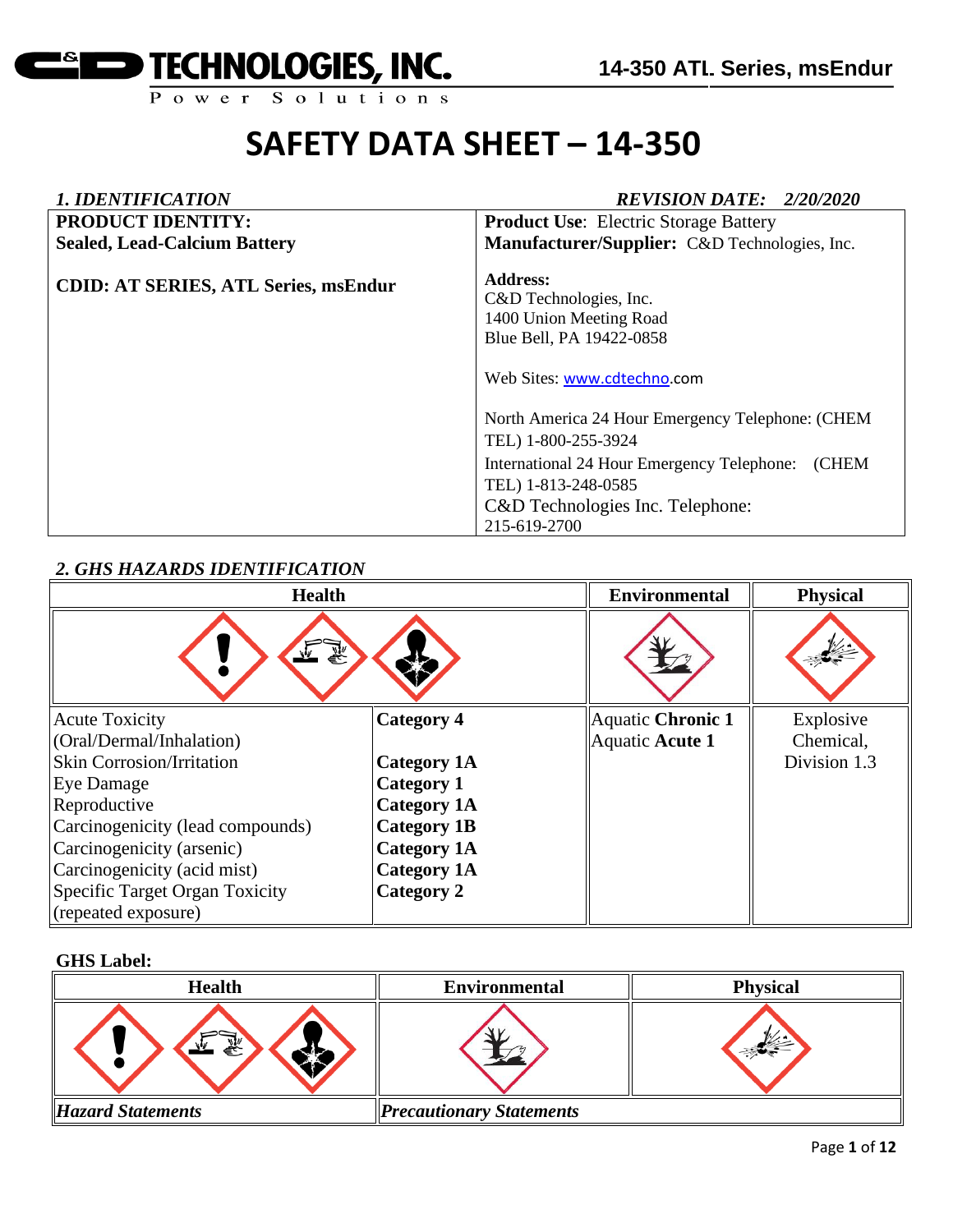

| DANGER!                                           | Obtain special instructions before use.                                                                                                           |
|---------------------------------------------------|---------------------------------------------------------------------------------------------------------------------------------------------------|
| Harmful if swallowed, inhaled, or in contact      | Do not handle until all safety precautions have been read and understood.                                                                         |
| with skin.                                        | Wash thoroughly after handling.                                                                                                                   |
| Acid causes severe skin burns and eye             | Do not eat drink or smoke when using this product.                                                                                                |
|                                                   | Avoid contact during pregnancy/while nursing.                                                                                                     |
| damage.                                           | Wear protective gloves/protective clothing, eye protection/face protection.<br>Use only outdoors or in a well-ventilated area.                    |
| May damage fertility or the unborn child if       | Avoid contact with internal acid.                                                                                                                 |
| ingested or inhaled.                              | Do not breathe dust/fume/gas/mist/vapors/spray.                                                                                                   |
| May cause harm to breast-fed children.            | Keep away from heat/sparks/open flames/hot surfaces. No smoking                                                                                   |
| May cause cancer if ingested or inhaled.          | <b>IF SWALLOWED OR CONSUMED:</b> rinse mouth.                                                                                                     |
| Causes skin irritation, serious eye damage.       | Do NOT induce vomiting. Call a poison center/doctor if you feel unwell.                                                                           |
| Contact with internal components may cause        | <b>IF ON CLOTHING OR SKIN</b> (or hair): Remove/Take off immediately all contaminated                                                             |
| irritation or severe burns.                       | clothing and wash it before reuse. Rinse skin with water/shower.                                                                                  |
|                                                   | <b>IF INHALED:</b> Remove person to fresh air and keep comfortable for breathing.                                                                 |
| Causes damage to central nervous system,          | Immediately call a POISON CENTER or doctor/physician.                                                                                             |
| blood and kidneys through prolonged or            | IF IN EYES: Rinse cautiously with water for several minutes.                                                                                      |
| repeated exposure if ingested or inhaled.         | Remove contact lenses, if present and easy to do. Continue rinsing.<br>If exposed/concerned, or if you feel unwell seek medical attention/advice. |
| Irritating to eyes, respiratory system, and skin. | Store locked up, in a well-ventilated area, in accordance with local and national                                                                 |
| May form explosive air/gas mixture during         | regulation.                                                                                                                                       |
| charging.                                         | Dispose of contents/container in accordance with local and national regulation                                                                    |
| Explosive, fire, blast or projection hazard.      | Keep out of reach of children.                                                                                                                    |

| <b>HEALTH HAZARDS</b>            |             |                                                |
|----------------------------------|-------------|------------------------------------------------|
| <b>Acute Toxicity</b>            | Signal Word | <b>Hazard Statement</b>                        |
| Oral A.1 (6)                     | Warning     | H302: Harmful if swallowed                     |
| Dermal A.1 $(5)$                 | Warning     | H312: Harmful in contact with skin             |
| Inhalation A.1 $(5)$             | Warning     | H332: Harmful if inhaled                       |
|                                  |             |                                                |
| Skin Irritation                  |             |                                                |
| A.2(2)                           | Warning     | H315: Causes skin irritation                   |
| <b>Skin Corrosion</b>            |             |                                                |
| A.2 (1A.1B.1C)                   | Danger      | H314: Causes serious skin burns and eye damage |
| Serious Eye Damage               |             |                                                |
| A.3(1)                           | Danger      | H318: Causes serious eye damage                |
| Eye Irritation                   |             |                                                |
| A.3 (2A)                         | Warning     | H319: Causes serious eye irritation            |
| <b>Respiratory Sensitization</b> |             |                                                |
| A.4 (1A, 1B)                     | Danger      | H334: May cause allergy or asthma symptoms or  |
|                                  |             | breathing difficulties if inhaled              |
| <b>Skin Sensitization</b>        |             |                                                |
| A.4 (1A, 1B)                     | Warning     | H317: May cause an allergic skin reaction      |
| <b>Germ Cell Mutagenicity</b>    |             |                                                |
| $A.5$ (1A, 1B)                   | Danger      | H:340: May cause genetic defects               |
| A.5(2)                           | Warning     | H341: Suspected of causing genetic defects     |
| Carcinogenicity                  |             |                                                |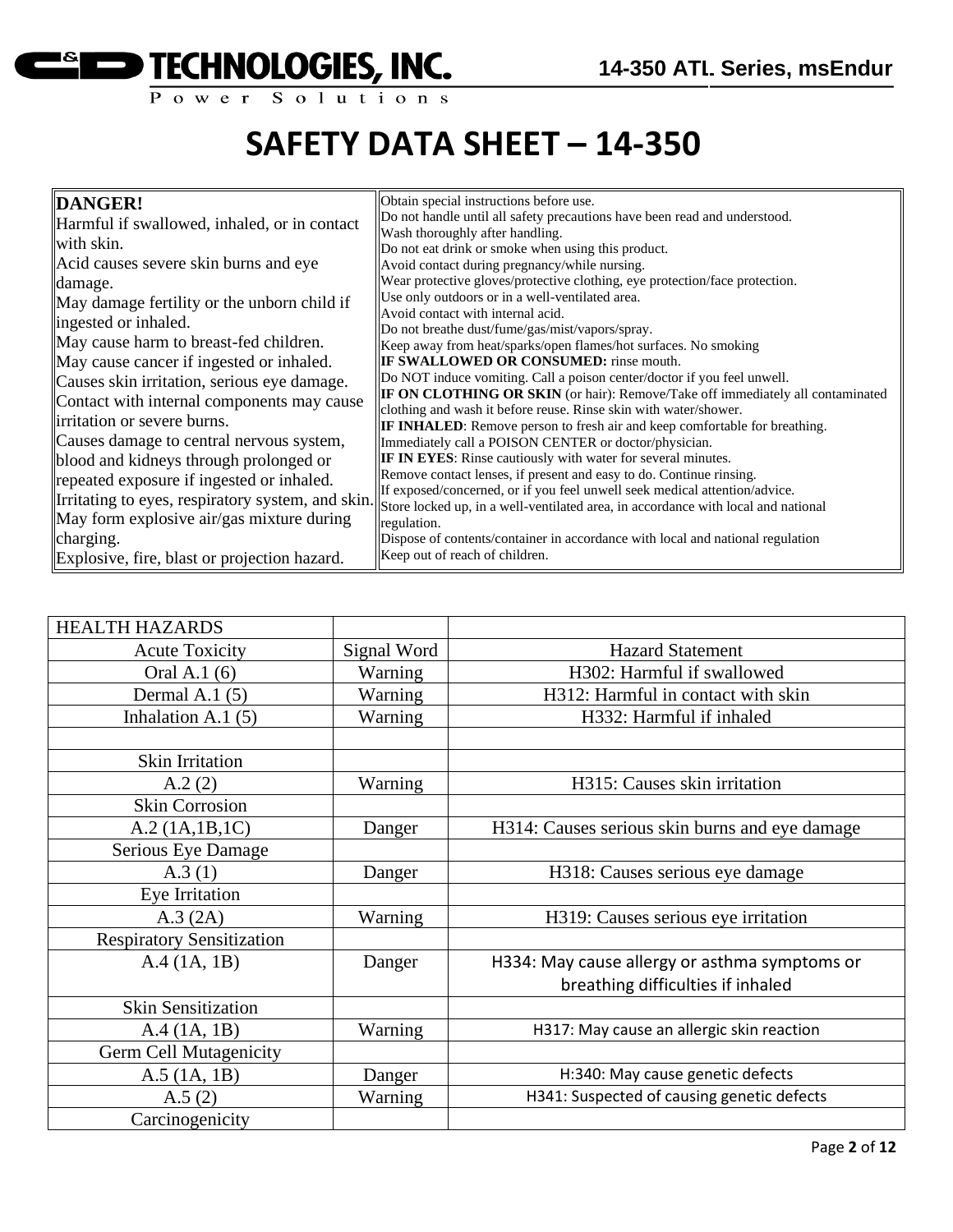

| $A.6$ (1A, 1B)                                           | Danger  | H350: May cause cancer                                     |
|----------------------------------------------------------|---------|------------------------------------------------------------|
| A.6(2)                                                   | Warning | H351: Suspected of causing cancer                          |
| <b>Reproductive Toxicity</b>                             |         |                                                            |
| A.7(1A, 1B)                                              | Danger  | H360: May damage fertility or the unborn child.            |
| A.7(2)                                                   | Warning | H361: Suspected of damaging fertility or the unborn child. |
| <b>Specific Target Organ Toxicity</b><br>Single Exposure |         |                                                            |
| A.8(1)                                                   | Danger  | H370: Causes damage to organs                              |
| A.8(2)                                                   | Warning | H371: May cause damage to organs                           |
| <b>Specific Target Organ Toxicity</b>                    |         |                                                            |
| Repeated or Prolonged Exposure                           |         |                                                            |
| A.9(1)                                                   | Danger  | H372: Causes damage to organs                              |
| A.9(2)                                                   | Warning | H373: May cause damage to organs                           |
| <b>Aspiration Hazard</b>                                 |         |                                                            |
| A.10(1)                                                  | Danger  | H304: May be fatal if swallowed and enters airways         |
| ENVIRONMENTAL HAZARDS                                    |         |                                                            |
| <b>Aquatic Toxicity Acute</b>                            |         |                                                            |
| 1.1                                                      | Warning | H400: Very toxic to aquatic life                           |
| <b>Aquatic Toxicity Chronic</b>                          |         |                                                            |
| 2.1                                                      | Warning | H410: Very toxic to aquatic life with long lasting effects |

#### *3. \*COMPOSITION / INFORMATION ON INGREDIENTS*

| <b>INGREDIENTS</b> (Chemical/Common Names):        | CAS No.:  | $%$ by Wt: |
|----------------------------------------------------|-----------|------------|
| <i>*Lead</i> , Lead Compounds                      | 7439-92-1 | $72 - 73$  |
| *Sulfuric Acid/Battery Electrolyte 1.300 sg 40% wt | 7664-93-9 | $7 - 8$    |
| (H2SO4/H2O)                                        |           |            |
| Tin                                                | 7440-31-5 | < 0.1      |
| Aluminum                                           | 7429-90-5 | < 0.01     |
| *Copper                                            | 7440-50-8 | < 0.01     |
| NON-HAZARDOUS INGREDIENTS                          |           |            |
| Water                                              | 7732-18-5 | $15 - 17$  |
| Calcium                                            | 7440-70-2 | 0.01       |
| <b>Inert Components</b>                            | N/A       | $3 - 6$    |
| *Section 313 (40 CFR 372) Listed Toxic Chemical    |           |            |

### *4. FIRST AID MEASURES*

#### **INHALATION:**

Sulfuric Acid: Remove to fresh air immediately. If not breathing, give artificial respiration. If breathing is difficult, give oxygen. Consult a physician.

Lead: Remove from exposure, gargle, wash nose and lips; consult physician.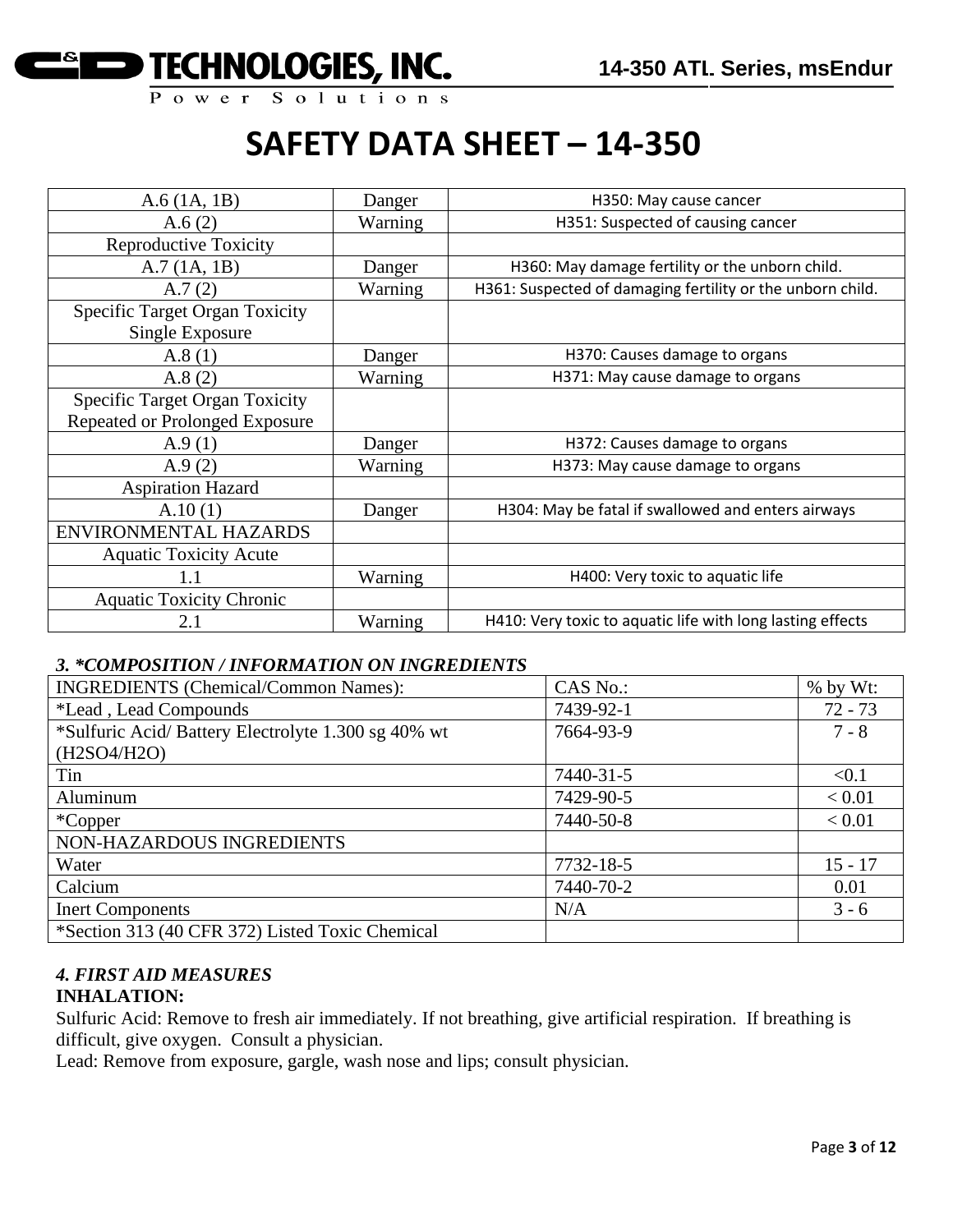

Power Solutions

## **SAFETY DATA SHEET – 14-350**

#### **INGESTION:**

Sulfuric Acid: Give large quantities of water; Do NOT induce vomiting or aspiration into the lungs may occur and can cause permanent injury or death; consult physician.

Lead: Consult physician immediately.

#### **SKIN:**

Sulfuric Acid: Flush with large amounts of water for at least 15 minutes; remove contaminated clothing completely, including shoes. If symptoms persist, seek medical attention. Wash contaminated clothing before reuse. Discard contaminated shoes.

Lead: Wash immediately with soap and water.

#### **EYES:**

Sulfuric Acid and Lead: Flush immediately with large amounts of water for at least 15 minutes while lifting lids; Seek immediate medical attention if eyes have been exposed directly to acid.

#### *5. FIRE FIGHTING MEASURES*

**Flash Point:** Not Applicable **Oxygen Index** =  $> 28$ **Flammable Limits:** LEL = 4.1% (Hydrogen Gas in air); UEL = 74.2% **Extinguishing media:** CO2; foam; dry chemical. Do not use carbon dioxide directly on cells. Avoid breathing vapors. Use appropriate media for surrounding fire.

#### **Fire Fighting Procedures:**

Use positive pressure, self-contained breathing apparatus. Beware of acid splatter during water application and wear acid-resistant clothing, gloves, face and eye protection. If batteries are on charge, shut off power to the charging equipment, but note that strings of series connected batteries may still pose risk of electric shock even when charging equipment is shut down.

#### **Hazardous Combustion Products:**

Highly flammable hydrogen gas is generated during charging and operation of batteries. If ignited by burning cigarette, naked flame or spark, may cause battery explosion with dispersion of casing fragments and corrosive liquid electrolyte. Carefully follow manufacturer's instructions for installation and service. Keep away all sources of gas ignition and do not allow metallic articles to simultaneously contact the negative and positive terminals of a battery. Follow manufacturer's instructions for installation and service.

#### *6: ACCIDENTAL RELEASE MEASURES*

Stop flow of material, contain/absorb small spills with dry sand, earth or vermiculite. Do not use combustible materials. If possible, carefully neutralize spilled electrolyte with soda ash, sodium bicarbonate, lime, etc. Wear acid-resistant clothing, boots, gloves, and face shield. Do not allow discharge of un-neutralized acid to sewer. Acid must be managed in accordance with approved local, state, and federal requirements. Consult state environmental agency and/or federal EPA.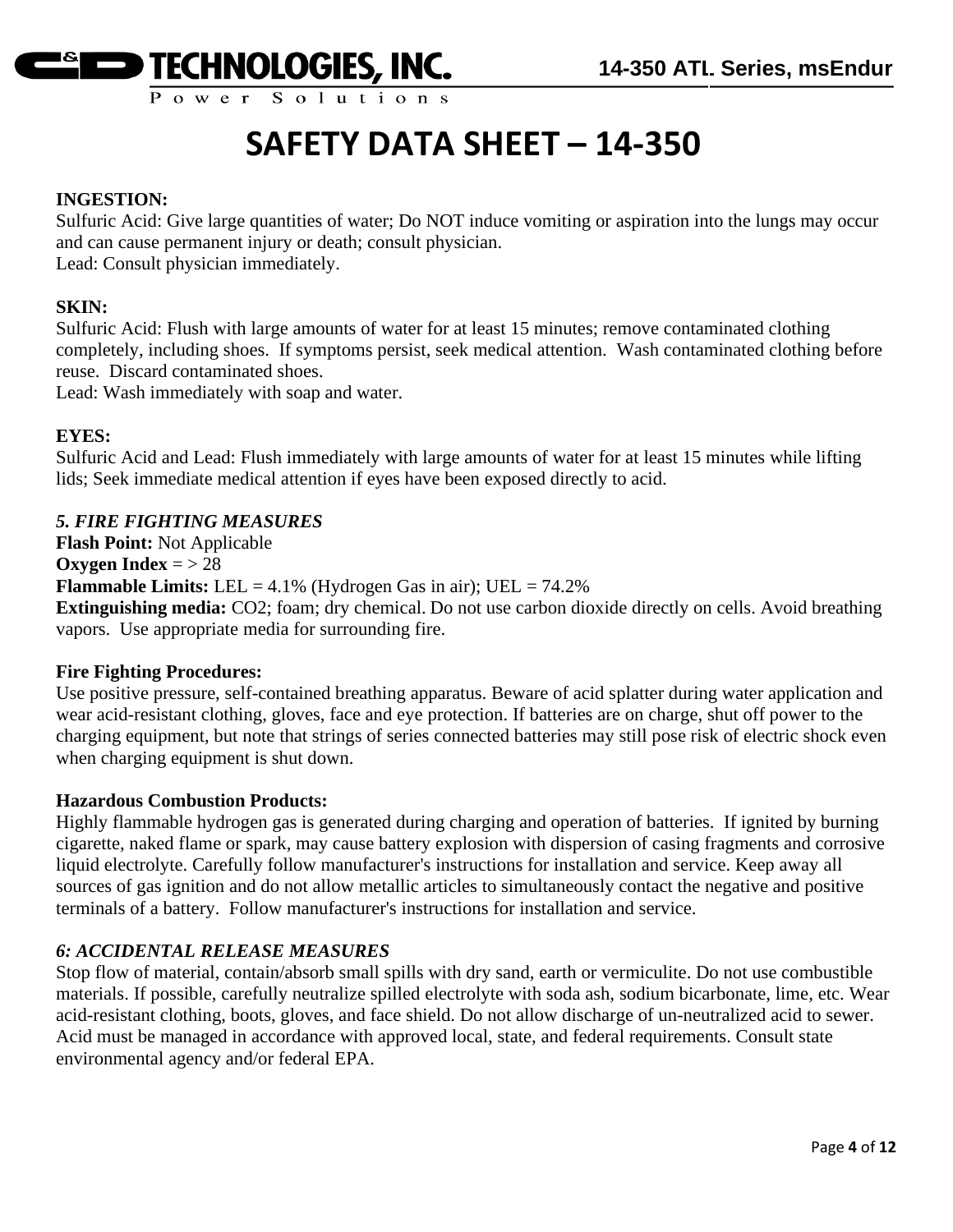

#### *7. HANDLING AND STORAGE*

#### **Handling:**

Unless involved in recycling operations, do not breach the casing or empty the contents of the battery. Handle carefully and avoid tipping, which may allow electrolyte leakage. There may be increasing risk of electric shock from strings of connected batteries. Keep containers tightly closed when not in use. If battery case is broken, avoid contact with internal components. Keep vent caps on and cover terminals to prevent short circuits. Place cardboard between layers of stacked automotive batteries to avoid damage and short circuits. Keep away from combustible materials, organic chemicals, reducing substances, metals, strong oxidizers and water. Use banding or stretch wrap to secure items for shipping.

#### **Storage:**

Store batteries under roof in cool, dry, well-ventilated areas separated from incompatible materials and from activities that may create flames, spark, or heat. Store on smooth, impervious surfaces provided with measures for liquid containment in the event of electrolyte spills. Keep away from metallic objects that could bridge the terminals on a battery and create a dangerous short-circuit.

#### **Charging:**

There is a possible risk of electric shock from charging equipment and from strings of series connected batteries, whether or not being charged. Shut-off power to chargers whenever not in use and before detachment of any circuit connections. Batteries being charged will generate and release flammable hydrogen gas. Charging space should be ventilated. Keep battery vent caps in position. Prohibit smoking and avoid creation of flames and sparks nearby. Wear face and eye protection when near batteries being charged.

#### **Exposure Limits (mg/m<sup>3</sup> ) Note: N.E. = Not Established** INGREDIENTS (Chemical/Common Names): OSHA PEL ACGIH US NIOSH Quebec PEV Ontario OEL EU OEL Lead, Lead Compounds 0.05 0.05 0.05 0.05 0.05 0.05 0.05 0.15 (b) Sulfuric Acid/Electrolyte  $(H_2SO_4/H_2O)$ 1 0.2 1 1 0.2 0.05 (c) Tin 2.0 2.0 2.0 2.0 Aluminum 15.0 10.0 10.0 Copper 1.0 1.0 1.0 1.0

#### *8. EXPOSURE CONTROLS / PERSONAL PROTECTION*

**(a)**As dusts/mists **(b)**As inhalable aerosol **(c)**Thoracic fraction

#### **Engineering Controls (Ventilation):**

Store and handle in well-ventilated area. If mechanical ventilation is used, components must be acid-resistant. Handle batteries cautiously, do not tip to avoid spills. Make certain vent caps are on securely. If battery case is damaged, avoid bodily contact with internal components. Wear protective clothing, eye and face protection, when filling, charging or handling batteries. Do not allow metallic materials to simultaneously contact both the positive and negative terminals of the batteries. Charge batteries in areas with adequate ventilation. General dilution ventilation is acceptable.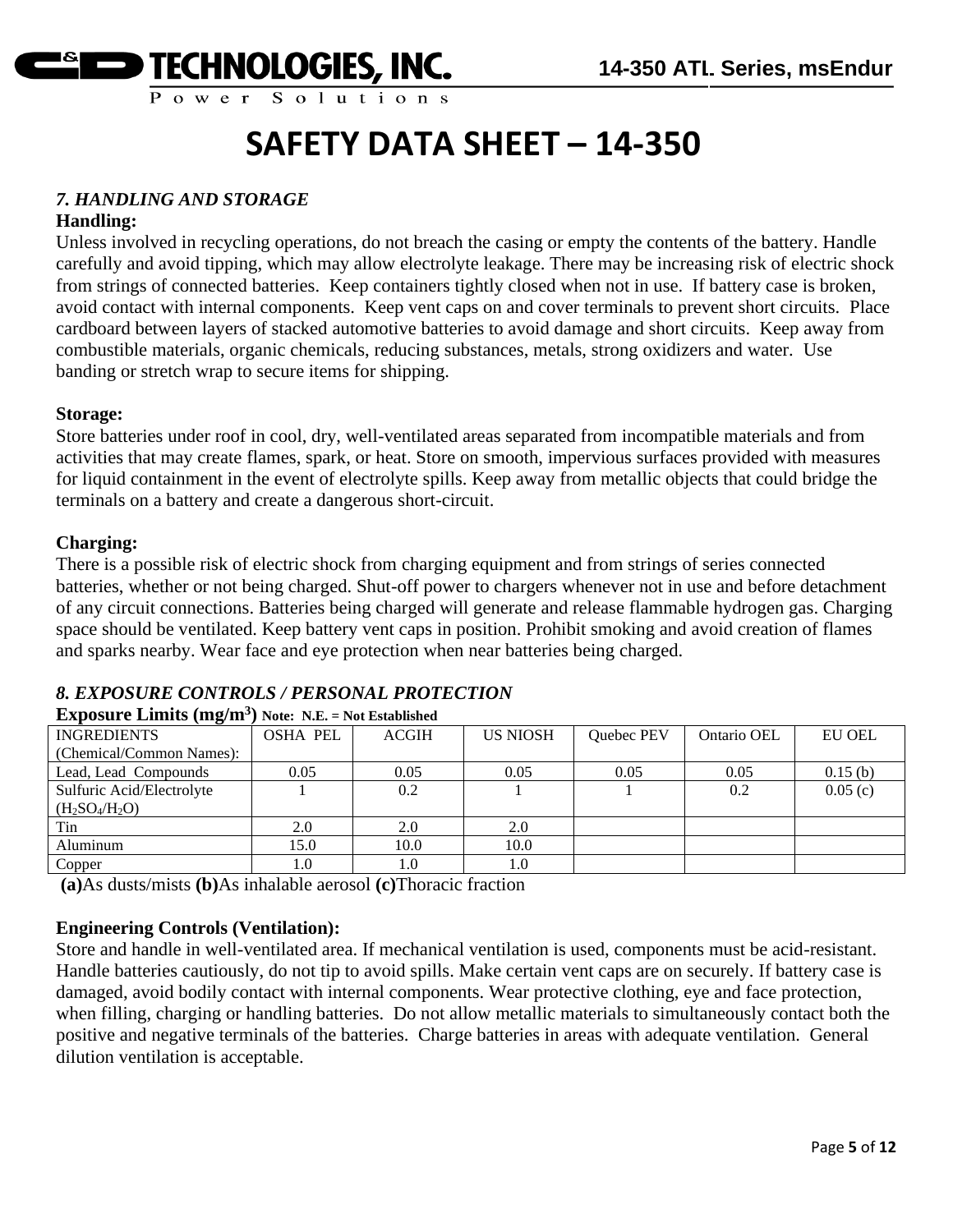

#### **Respiratory Protection (NIOSH/MSHA approved):**

None required under normal conditions. When concentrations of sulfuric acid mist are known to exceed PEL, use NIOSH or MSHA-approved respiratory protection.

#### **Skin Protection:**

If battery case is damaged, use rubber or plastic acid-resistant gloves with elbow-length gauntlet, acid-resistant apron, clothing and boots.

#### **Eye Protection:**

If battery case is damaged, use chemical goggles or face shield.

#### **Other Protection:**

In areas where water and sulfuric acid solutions are handled in concentrations greater than 1%, emergency eyewash stations and showers should be provided, with unlimited water supply. Chemically impervious apron and face shield recommended when adding water or electrolyte to batteries. Wash Hands after handling.

#### *9. PHYSICAL AND CHEMICAL PROPERTIES*

| Properties Listed Below are for Electrolyte:                                                     |               |                                              |                               |
|--------------------------------------------------------------------------------------------------|---------------|----------------------------------------------|-------------------------------|
| Boiling Point:                                                                                   | N/A           | Specific Gravity (H2O = 1):                  | $1.310 + (-0.010$             |
| <b>Melting Point:</b>                                                                            | N/A           | Vapor Pressure (mm Hg):                      | N/A                           |
| Solubility in Water:                                                                             | N/A           | Vapor Density (AIR = 1):                     | <b>Greater than 1</b>         |
| Evaporation Rate:                                                                                | Less than 1   | % Volatile by Weight:                        | N/A                           |
| (Butyl Acetate = 1)                                                                              |               |                                              |                               |
| $pH$ :                                                                                           | $\sim$ 1 to 2 | Flash Point:                                 | <b>Below room temperature</b> |
|                                                                                                  |               |                                              | (as hydrogen gas)             |
| LEL (Lower Explosive                                                                             | 4%            | UEL (Upper Explosive Limit)   74% (Hydrogen) |                               |
| Limit)                                                                                           | (Hydrogen)    |                                              |                               |
| Manufactured article; no apparent odor. Gelled electrolyte is a clear to<br>Appearance and Odor: |               |                                              |                               |
| cloudy liquid with a sharp, penetrating, pungent odor. Formed lead                               |               |                                              |                               |
| dioxide is dark brown in color with a slight acidic odor.                                        |               |                                              |                               |

#### *10. STABILITY AND REACTIVITY*

Stability: Stable  $X$  Unstable  $\_\_\_\$ 

This product is stable under normal conditions at ambient temperature.

**Conditions to Avoid:** Prolonged overcharge at high current; sources of ignition.

#### **Incompatibilities:** (materials to avoid)

Electrolyte: Contact with combustibles and organic materials may cause fire and explosion. Also reacts violently with strong reducing agents, metals, sulfur trioxide gas, strong oxidizers, and water. Contact with metals may produce toxic sulfur dioxide fumes and may release flammable hydrogen gas. Lead compounds: Avoid contact with strong acids, bases, halides, halogenates, potassium nitrate, permanganate, peroxides, nascent hydrogen, and reducing agents.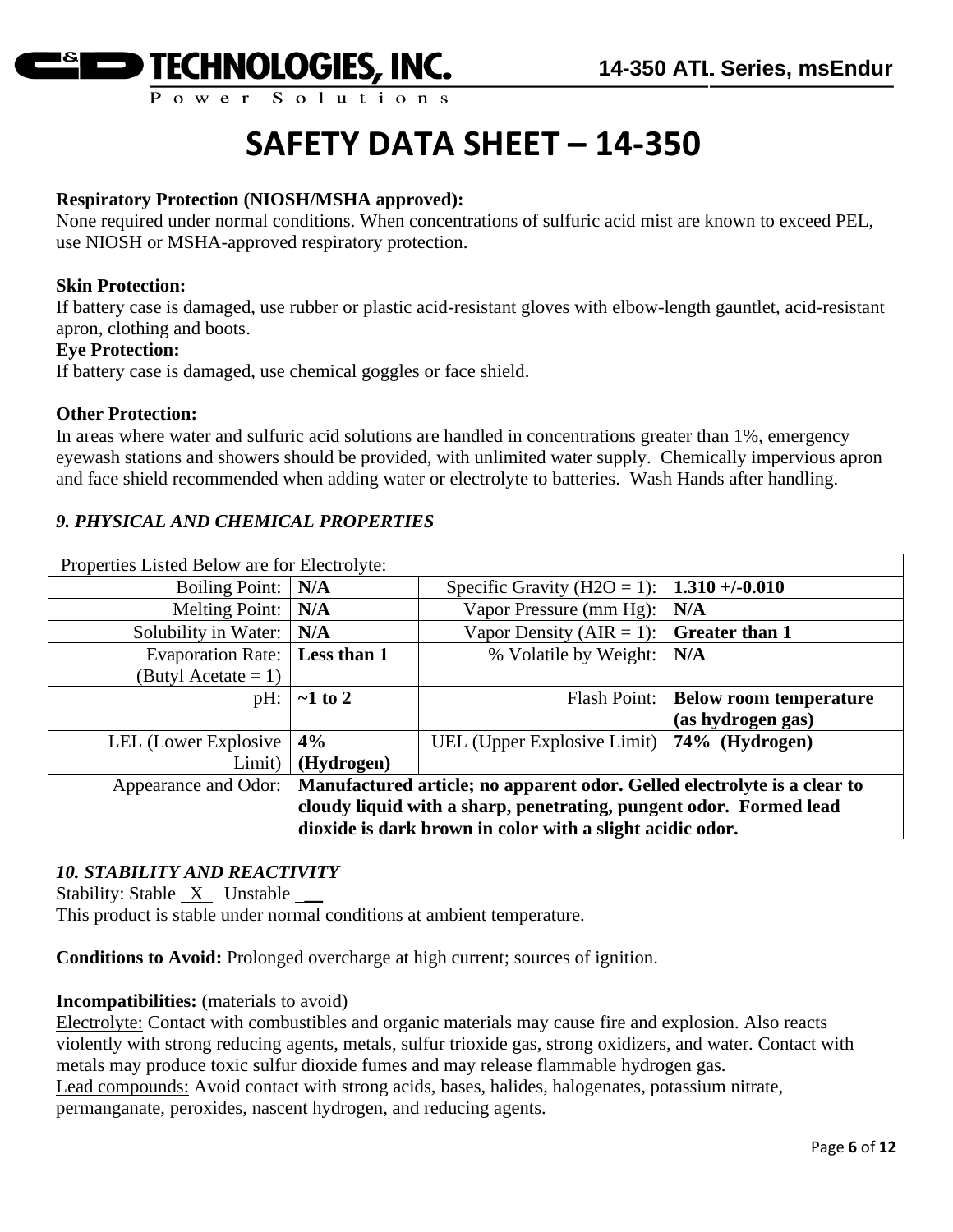

Arsenic compounds: strong oxidizers; bromine azide. NOTE: hydrogen gas can react with inorganic arsenic to form the highly toxic gas – arsine

#### **Hazardous Decomposition Products:**

Electrolyte: Sulfur trioxide, carbon monoxide, sulfuric acid mist, sulfur dioxide, hydrogen sulfide. Lead compounds: Temperatures above the melting point are likely to produce toxic metal fume, vapor, or dust; contact with strong acid or base or presence of nascent hydrogen may generate highly toxic arsine gas.

#### **Hazardous Polymerization:**

Will not occur

#### *11. TOXICOLOGICAL INFORMATION*

#### **Routes of Entry:**

Sulfuric Acid: Harmful by all routes of entry.

Lead Compounds: Hazardous exposure can occur only when product is heated, oxidized or otherwise processed or damaged to create dust, vapor or fume. The presence of nascent hydrogen may generate highly toxic arsine gas.

#### **Inhalation:**

Sulfuric Acid: Breathing of sulfuric acid vapors or mists may cause severe respiratory irritation. Lead Compounds: Inhalation of lead dust or fumes may cause irritation of upper respiratory tract and lungs.

#### **Ingestion:**

Sulfuric Acid: May cause severe irritation of mouth, throat, esophagus and stomach. Lead Compounds: Acute ingestion may cause abdominal pain, nausea, vomiting, diarrhea and severe cramping. This may lead rapidly to systemic toxicity and must be treated by a physician.

#### **Skin Contact:**

Sulfuric Acid: Severe irritation, burns and ulceration. Lead Compounds: Not absorbed through the skin. Arsenic compounds: Contact may cause dermatitis and skin hyperpigmentation

#### **Eye Contact:**

Sulfuric Acid: Severe irritation, burns, cornea damage, and blindness. Lead Compounds: May cause eye irritation.

#### **Effects of Overexposure - Acute:**

Sulfuric Acid: Severe skin irritation, damage to cornea, upper respiratory irritation. Lead Compounds: Symptoms of toxicity include headache, fatigue, abdominal pain, loss of appetite, muscular aches and weakness, sleep disturbances and irritability.

#### **Effects of Overexposure - Chronic:**

Sulfuric Acid: Possible erosion of tooth enamel, inflammation of nose, throat & bronchial tubes.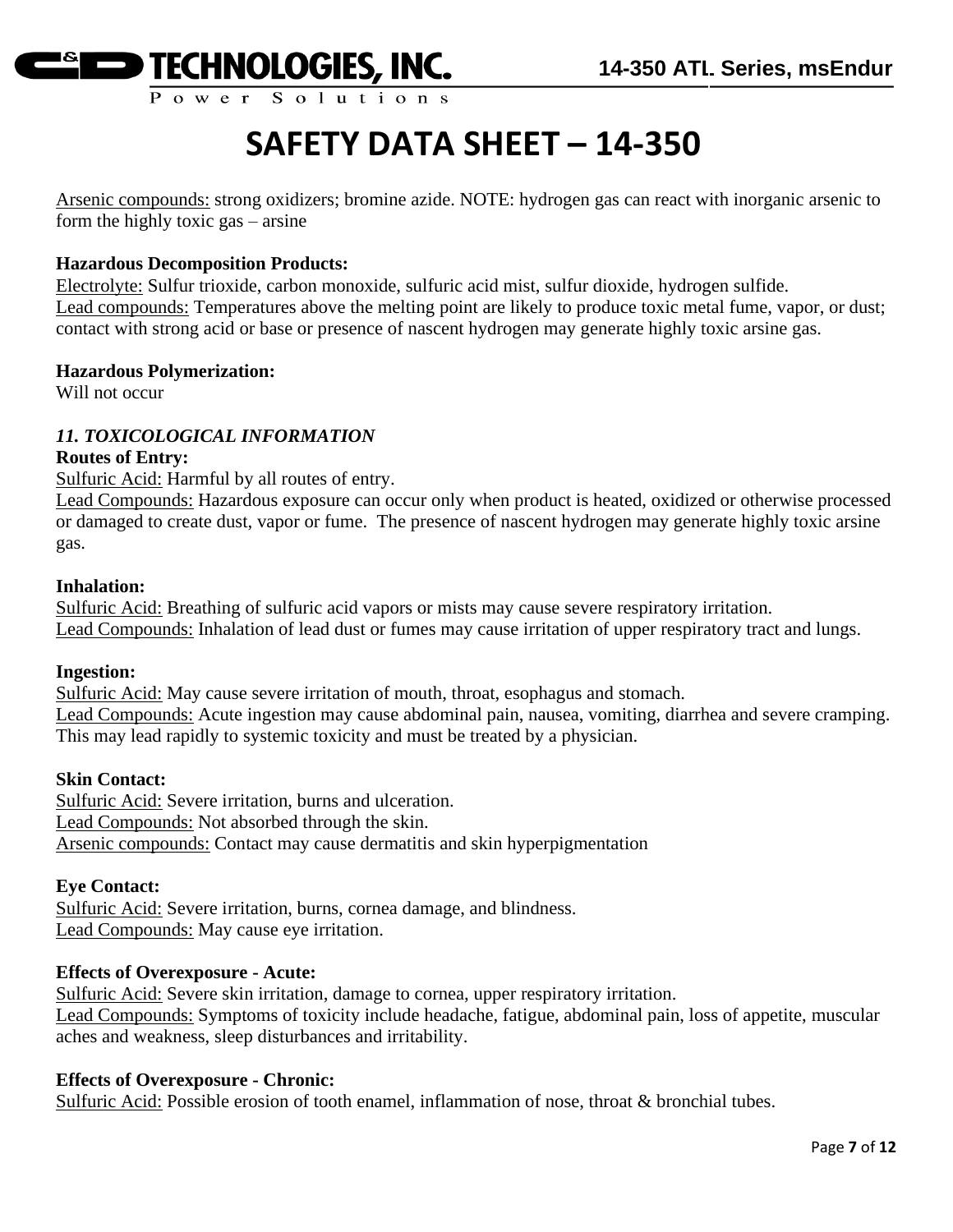

Lead Compounds: Anemia; neuropathy, particularly of the motor nerves, with wrist drop; kidney damage; reproductive changes in males and females. Repeated exposure to lead and lead compounds in the workplace may result in nervous system toxicity. Some toxicologists report abnormal conduction velocities in persons with blood lead levels of 50 μg/100 ml or higher. Heavy lead exposure may result in central nervous system damage, encephalopathy and damage to the blood-forming (hematopoietic) tissues.

#### **Carcinogenicity:**

Sulfuric Acid: The International Agency for Research on Cancer (IARC) has classified "strong inorganic acid mist containing sulfuric acid" as a Category I carcinogen, a substance that is carcinogenic to humans. This classification does not apply to liquid forms of sulfuric acid or sulfuric acid solutions contained within a battery. Inorganic acid mist (sulfuric acid mist) is not generated under normal use of this product. Misuse of the product, such as overcharging, may result in the generation of sulfuric acid mist.

Lead Compounds: Lead is listed as a 2B carcinogen, likely in animals at extreme doses. Proof of carcinogenicity in humans is lacking at present.

Arsenic: Listed by National Toxicology Program (NTP), International Agency for Research on Cancer (IARC), OSHA and NIOSH as a carcinogen only after prolonged exposure at high levels.

#### **Medical Conditions Generally Aggravated by Exposure:**

Overexposure to sulfuric acid mist may cause lung damage and aggravate pulmonary conditions. Contact of sulfuric acid with skin may aggravate diseases such as eczema and contact dermatitis. Lead and its compounds can aggravate some forms of kidney, liver and neurologic diseases.

#### **Acute Toxicity:**

Inhalation LD50: Electrolyte: LC50 rat: 375 mg/m3; LC50: guinea pig: 510 mg/m3 Elemental Lead: Acute Toxicity Point Estimate  $= 4500$  ppmV (based on lead bullion)

Oral LD50: Electrolyte: rat: 2140 mg/kg Elemental lead: Acute Toxicity Estimate (ATE) = 500 mg/kg body weight (based on lead bullion)

#### **Additional Health Data:**

All heavy metals, including the hazardous ingredients in this product, are taken into the body primarily by inhalation and ingestion. Most inhalation problems can be avoided by adequate precautions such as ventilation and respiratory protection covered in Section 8. Follow good personal hygiene to avoid inhalation and ingestion: wash hands, face, neck and arms thoroughly before eating, smoking or leaving the work site. Keep contaminated clothing out of non-contaminated areas, or wear cover clothing when in such areas. Restrict the use and presence of food, tobacco and cosmetics to non-contaminated areas. Work clothes and work equipment used in contaminated areas must remain in designated areas and never taken home or laundered with personal non-contaminated clothing. This product is intended for industrial use only and should be isolated from children and their environment.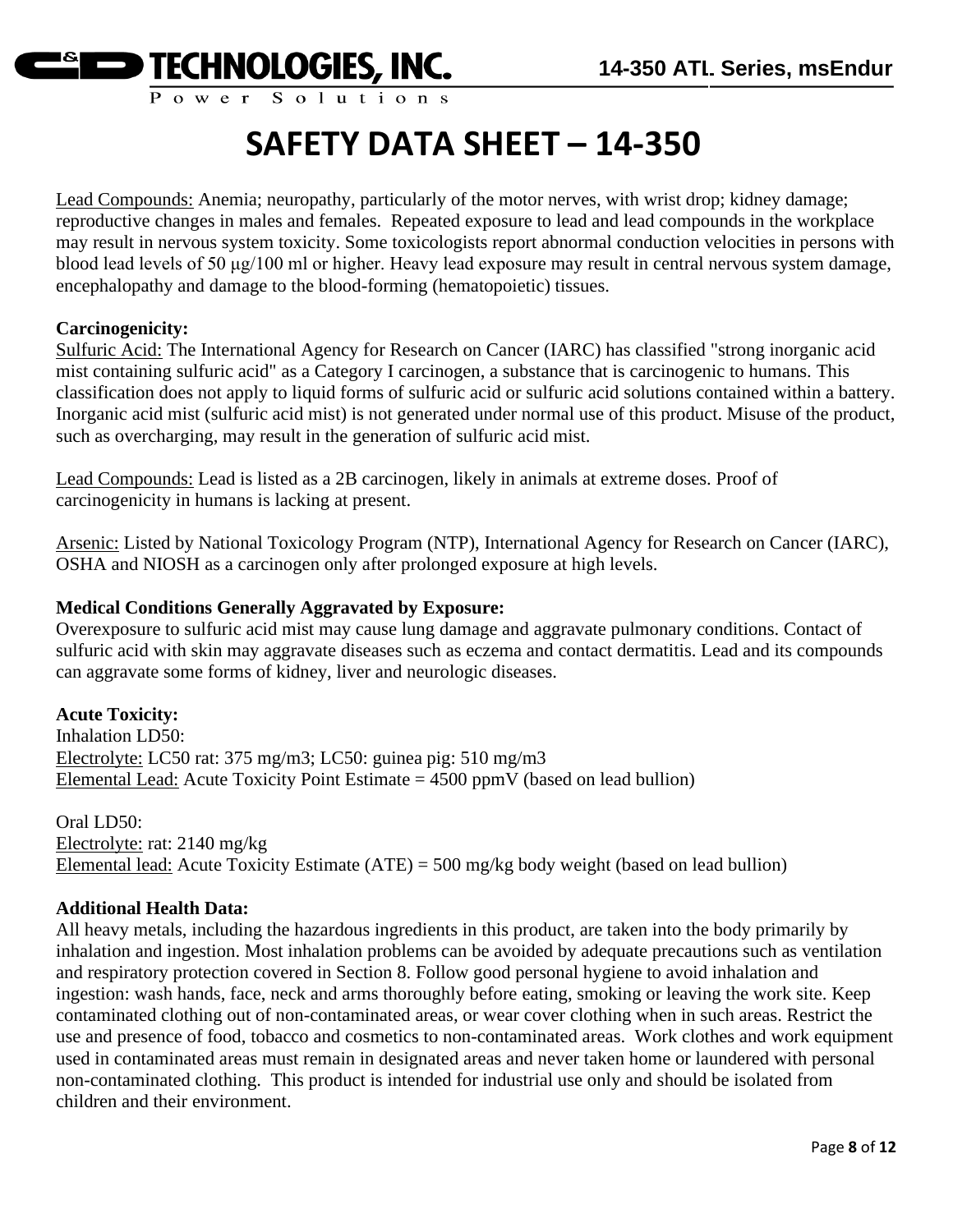

The 19<sup>th</sup> Amendment to EC Directive 67/548/EEC classified lead compounds, but not lead in metal form, as possibly toxic to reproduction. Risk phrase 61: May cause harm to the unborn child, applies to lead compounds, especially soluble forms.

#### *12. ECOLOGICAL INFORMATION*

**Environmental Fate:** lead is very persistent in soil and sediments. No data on environmental degradation. Mobility of metallic lead between ecological compartments is slow. Bioaccumulation of lead occurs in aquatic and terrestrial animals and plants but little bioaccumulation occurs through the food chain. Most studies include lead compounds and not elemental lead.

#### **Environmental Toxicity:** Aquatic Toxicity:

Sulfuric acid: 24-hr LC50, freshwater fish (Brachydanio rerio): 82 mg/L 96 hr- LOEC, freshwater fish (Cyprinus carpio): 22 mg/L Lead: 48 hr LC50 (modeled for aquatic invertebrates): <1 mg/L, based on lead bullion

#### **Additional Information**

- · No known effects on stratospheric ozone depletion.
- · Volatile organic compounds: 0% (by Volume)
- · Water Endangering Class (WGK): NA

#### *13. DISPOSAL CONSIDERATIONS (UNITED STATES)*

Spent batteries: Send to secondary lead smelter for recycling. Spent lead-acid batteries are not regulated as hazardous waste when the requirements of 40 CFR Section 266.80 are met. Spilled sulfuric acid is a characteristic hazardous waste; EPA hazardous waste number D002 (corrosivity) and D008 (lead).

Electrolyte: Place neutralized slurry into sealed acid resistant containers and dispose of as hazardous waste, as applicable. Large water diluted spills, after neutralization and testing, should be managed in accordance with approved local, state, and federal requirements. Consult state environmental agency and/or federal EPA.

Following local, State/Provincial, and Federal/National regulations applicable to end-of-life characteristics will be the responsibility of the end-user.

#### *14. TRANSPORT INFORMATION*

#### **United States:**

Wet, non-spillable batteries do not need to be shipped and transported as fully-regulated Class 8 Corrosive hazardous materials / dangerous goods when tested, packaged and marked in accordance with the following regulations:

#### **U.S. Hazardous Materials Regulations:** 49 CFR 173.159(f) and 49 CFR 173.159a

• The batteries are excepted from regulation if they have been tested in accordance with the vibration and pressure differential tests found in 49 CFR 173.159(f) and "rupture test" found at 49 CFR 173.159a;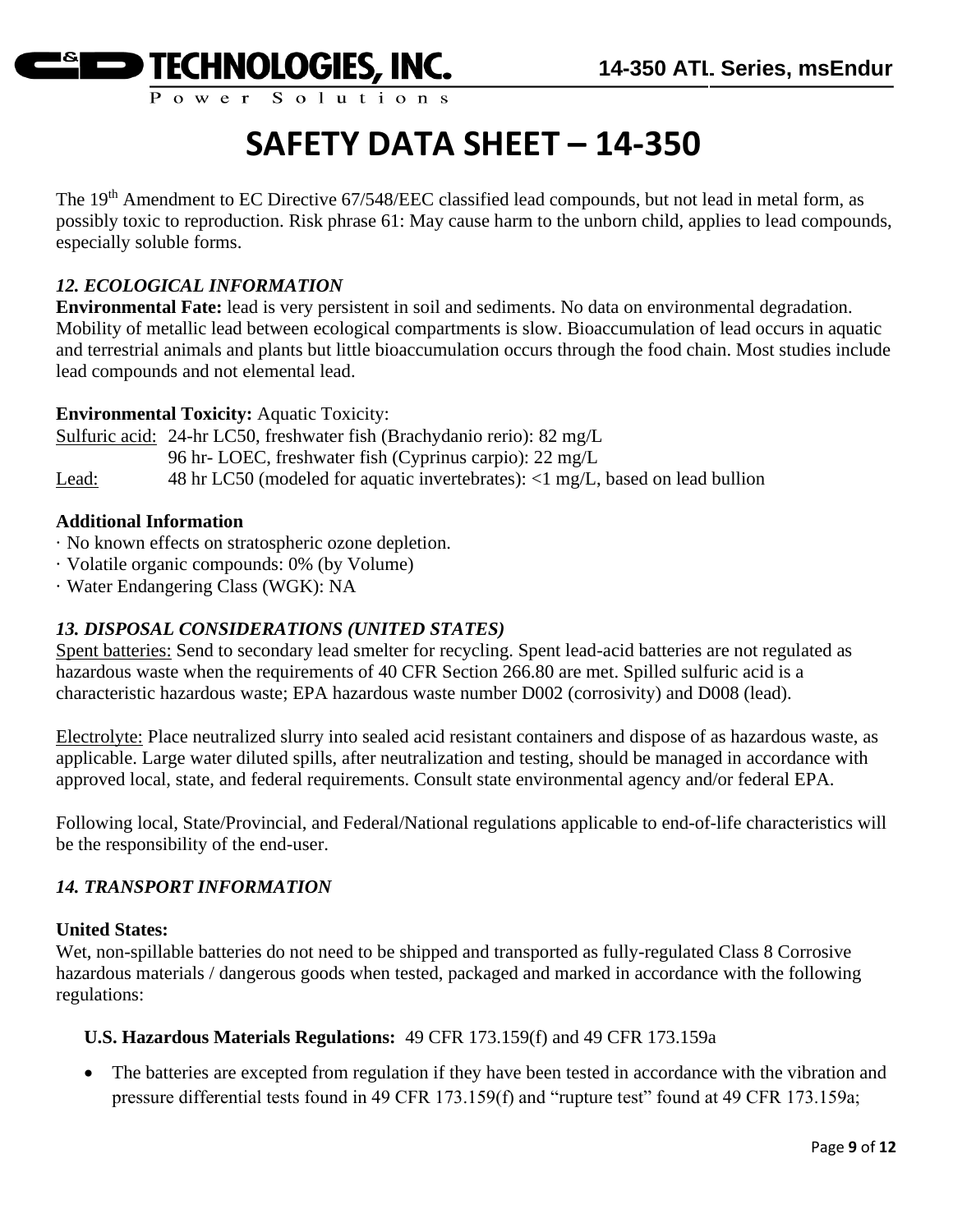Power Solution

# **SAFETY DATA SHEET – 14-350**

- When offered for transport, the batteries must be protected against short circuits and securely packaged in accordance with 49 CFR 173.159a; and
- The batteries and outer packaging must be marked NON-SPILLABLE BATTERY or NON-SPILLABLE as required by 49 CFR 173.159a

#### **IATA Dangerous Goods Regulations:** Packing Instruction 872 and Special Provision A67

- The batteries are excepted from regulation if they have been tested in accordance with the vibration and pressure differential tests found in Packing Instruction 872 and "rupture test" found in Special Provision A67 of the International Air Transport Association (IATA) Dangerous Goods Regulations
- When offered for transport, the batteries must be protected against short circuits and securely packaged in accordance with Special Provision A67.
- The words "Not Restricted" and "Special Provision A67" must be included in the description of the substance on the Air Waybill when an Air Waybill is issued.

#### **IMDG Code:** Special Provision 238.1 and 238.2

- The batteries are excepted from regulation if they have been tested in accordance with the vibration and pressure differential tests and "rupture test" found in Special Provision 238.1 and 238.2.
- When offered for transport, the batteries must be protected against short circuits and securely packaged in accordance with Special Provision 238.1 and 238.2.

If the regulations listed above are not met, then Batteries, wet, nonspillable (UN2800) are regulated as Class 8 Corrosive hazardous materials / dangerous goods by the U.S. Department of Transportation (DOT) and international dangerous goods regulatory authorities pursuant to the IATA Dangerous Goods Regulations and IMDG Code.

If any of these requirements are not met, the batteries must be shipped as hazardous materials:

| Batteries, Wet, Filled with Acid |
|----------------------------------|
|                                  |
| UN2794                           |
| ш                                |
| Corrosive                        |
|                                  |

#### *15. REGULATORY INFORMATION*

#### **UNITED STATES:**

#### **EPCRA Sections 302, 304, 311 & 312**

Lead-acid batteries do **NOT** meet the OSHA definition of an "article" (US EPA, Oct. 1998). The lead and acid that compose these batteries must be included when determining the various thresholds for these EPCRA section regulations. The acid in lead-acid batteries is **Sulfuric Acid**, which is an Extremely Hazardous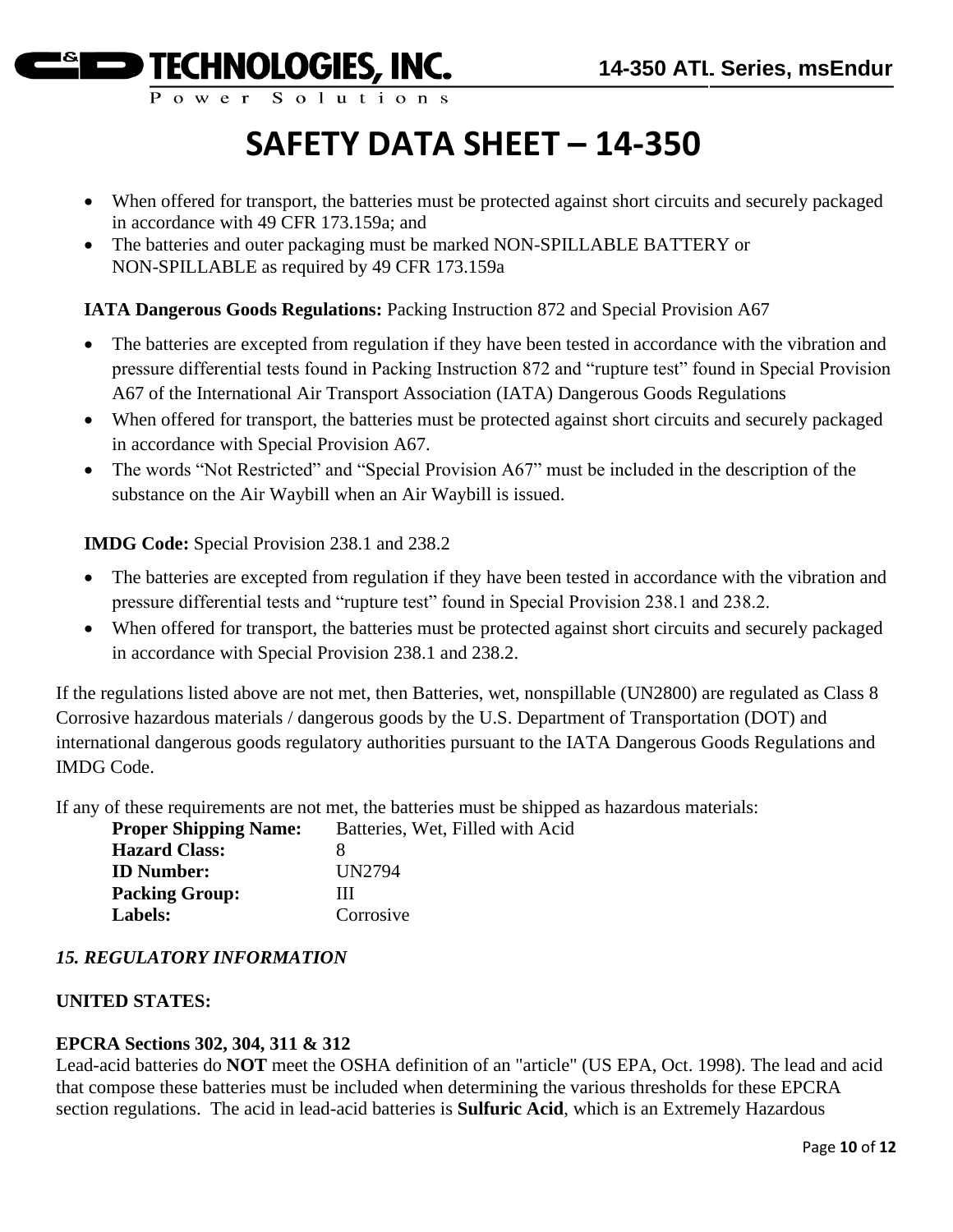

Substance (EHS). The following table outlines the applicable EPCRA Sections and their respective thresholds for **Sulfuric Acid**:

| <b>EPCRA Sections – Sulfuric Acid</b>             | <b>Thresholds</b>     |
|---------------------------------------------------|-----------------------|
| 302 - Emergency Planning Notification             | TPQ $\geq$ 1,000 lbs. |
| 304 - Emergency Release Notification              | $RQ \ge 1,000$ lbs.   |
| 311 - MSDS Reporting                              | *TPO $\geq$ 500 lbs.  |
| 312 - Chemical Inventory Reporting (i.e. Tier II) | *TPQ $\geq$ 500 lbs.  |

**\*The reporting threshold for Sulfuric Acid is ≥ the designated TPQ or 500 lbs, whichever is less.**

The lead used in lead-acid batteries does not qualify for any OSHA or EPCRA exemptions. Lead is not an EHS, and the following table outlines the applicable EPCRA Sections and their respective thresholds for **lead**:

| <b>EPCRA Sections - Lead</b>                      | <b>Thresholds</b>  |
|---------------------------------------------------|--------------------|
| 311 - MSDS Reporting                              | $\geq 10,000$ lbs. |
| 312 - Chemical Inventory Reporting (i.e. Tier II) | $\geq 10,000$ lbs. |

#### **EPCRA Section 313**

The reporting of lead and sulfuric acid (and their releases) in lead-acid batteries used in cars, trucks, most cranes, forklifts, locomotive engines, and aircraft for the purposes of EPCRA Section 313 is not required. Leadacid batteries used for these purposes are exempt for Section 313 reporting per the "Motor Vehicle Exemption." See page B-22 of the *U.S. EPA Guidance Document for Lead and Lead Compound Reporting under EPCRA Section 313* for additional information of this exemption.

#### **TSCA:**

TSCA Section 8b – Inventory Status: All chemicals comprising this product are either exempt or listed on the TSCA Inventory.

TSCA Section 12b (40 CFR Part 707.60(b)) No notice of export will be required for articles, except PCB articles, unless the Agency so requires in the context of individual section 5, 6, or 7 actions.

TSCA Section 13 (40 CFR Part 707.20): No import certification required (EPA 305-B-99-001, June 1999, Introduction to the Chemical Import Requirements of the Toxic Substances Control Act, Section IV.A)

**RCRA:** Spent Lead Acid Batteries are subject to streamlined handling requirements when managed in compliance with 40 CFR section 266.80 or 40 CFR part 273. Waste sulfuric acid is a characteristic hazardous waste; EPA hazardous waste number D002 (corrosivity) and D008 (lead).

#### **STATE REGULATIONS (US):**

#### \***Proposition 65 Warning**

**Battery posts, terminals and related accessories contain lead and lead compounds, chemicals known to the state of California to cause cancer and reproductive harm. Wash hands after handling.**